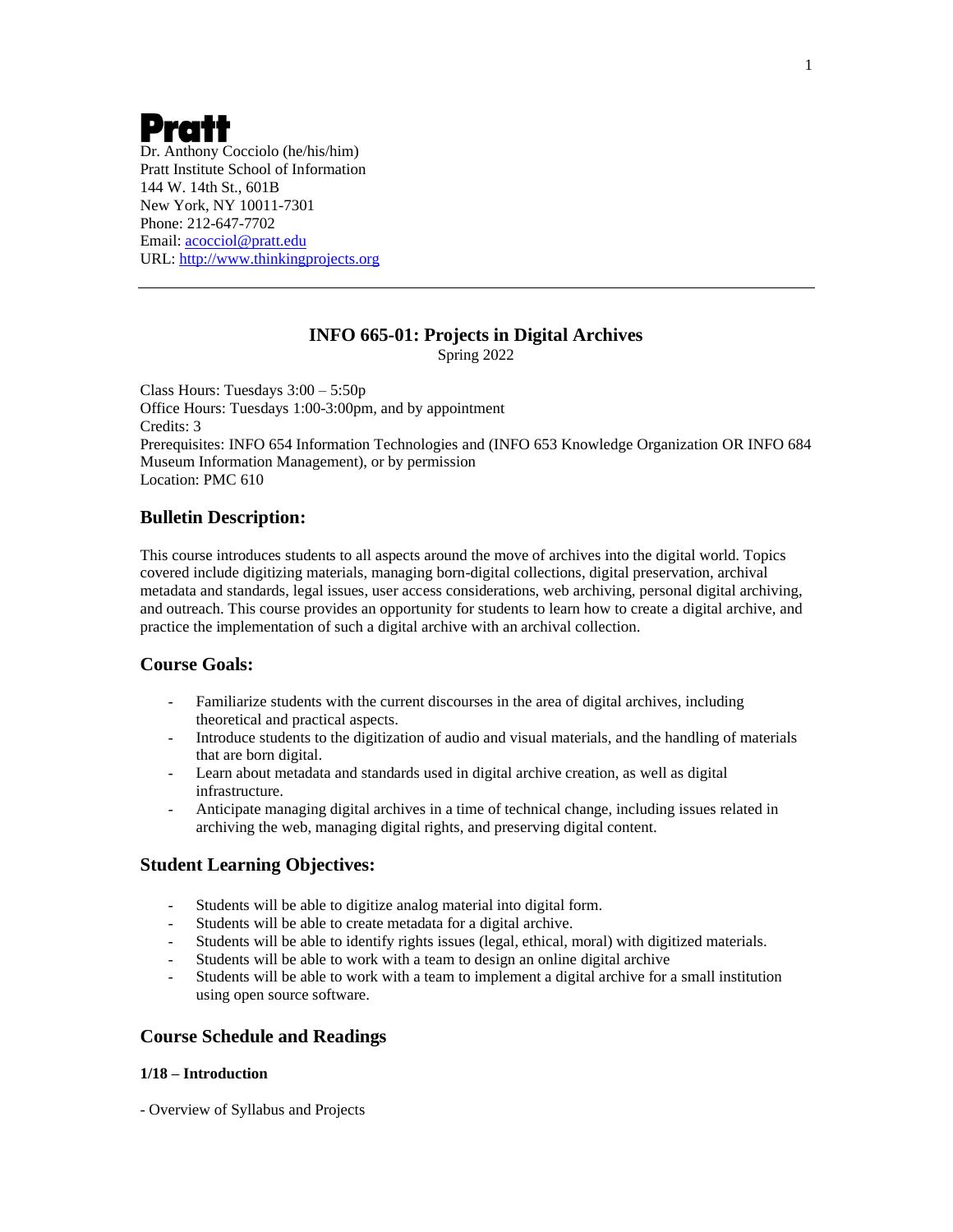- Assign weekly presenters of class readings

#### **1/25** - **Doing Digital Archiving: Bringing the Archival Perspective to the Digital Environment**

[read pages 1-20]. Gilliland, A. (2000). *Enduring Paradigm, New Opportunities: The Value of the Archival Perspective in the Digital Environment*. Washington D.C.: Council on Library and Information Resources. Retrieved from [https://clir.wordpress.clir.org/wp-content/uploads/sites/6/pub89.pdf.](https://clir.wordpress.clir.org/wp-content/uploads/sites/6/pub89.pdf)

#### *Further Reading:*

Gilliland, A. (2014). *Conceptualizing 21st Century Archives*. Chicago, IL: Society of American Archivists. Available from the PMC library <http://cat.pratt.edu/record=b1217645~S0>

#### *Reflection Questions:*

In 2000, Gilliland discussed the use of the "archival perspective" in thinking through the then movement of resources to the digital information environment. What is the "archival perspective," and to what extent does it get represented in the digital information environment?

#### **2/1 – Digitizing Audio for Preservation & Access**

Cocciolo, A. (2017). Audio Collections. In *Moving Image and Sound Collections for Archivists* (Chicago, IL: Society of American Archivists). Available from Canvas.

#### *Further Reading:*

Sorensen, L. (2021). Accessioning Legacy Media / Audiovisual Materials. In A. Eagle Jun (Ed.), *Archival Accessioning* (pp. 115-121). Chicago, IL: Society of American Archivists. Available from Canvas.

Brylawski, S., Lerman, M., Pike, R., Kathlin, S. (Eds.) (2015). *ARSC Guide to Audio Preservation*. Washington DC: CLIR. Retrieved fro[m http://www.clir.org/pubs/reports/pub164/pub164.pdf](http://www.clir.org/pubs/reports/pub164/pub164.pdf)

Alten, S. (2011). *Audio in Media*, 9<sup>th</sup> Edition. Belmont, CA: Wadsworth. Retrieved from PMC library <http://cat.pratt.edu/record=b1161062~S0>

Bradley, K. (2006). *Risks Associated with the Use of Recordable CDs and DVDs as Reliable Storage Media in Archival Collections - Strategies and Alternatives*. Paris: UNESCO. Retrieved from [http://citeseerx.ist.psu.edu/viewdoc/download?doi=10.1.1.404.1409&rep=rep1&type=pdf.](http://citeseerx.ist.psu.edu/viewdoc/download?doi=10.1.1.404.1409&rep=rep1&type=pdf)

Casey, M. & Gordon, B. *Sound Directions: Best Practices in Audio Preservation*. Retrieved from [http://www.dlib.indiana.edu/projects/sounddirections/papersPresent/sd\\_bp\\_07.pdf](http://www.dlib.indiana.edu/projects/sounddirections/papersPresent/sd_bp_07.pdf)

Library of Congress. (2012). *The Library of Congress National Recording Preservation Plan.* Washington, DC: Council on Library and Information Resources. Retrieved from <http://www.clir.org/pubs/reports/pub156/pub156.pdf>

Association for Recorded Sound Collections[: http://www.arsc-audio.org/](http://www.arsc-audio.org/)

International Association of Sound and Audiovisual Archives:<http://www.iasa-web.org/>

Bradley, K (Ed.). (2009). *Guidelines on the Production and Preservation of Digital Audio Objects*, Second ed. IASA Technical Committee. Retrieved from<http://www.iasa-web.org/tc04/audio-preservation>

Costello, G. R. (2010). Digitization and Access of Louisiana Oral Histories: One Oral History Center's Experience in the Digital Realm. In K. B. Ng & J. Kucsama (Eds.), *Digitization in the Real World:*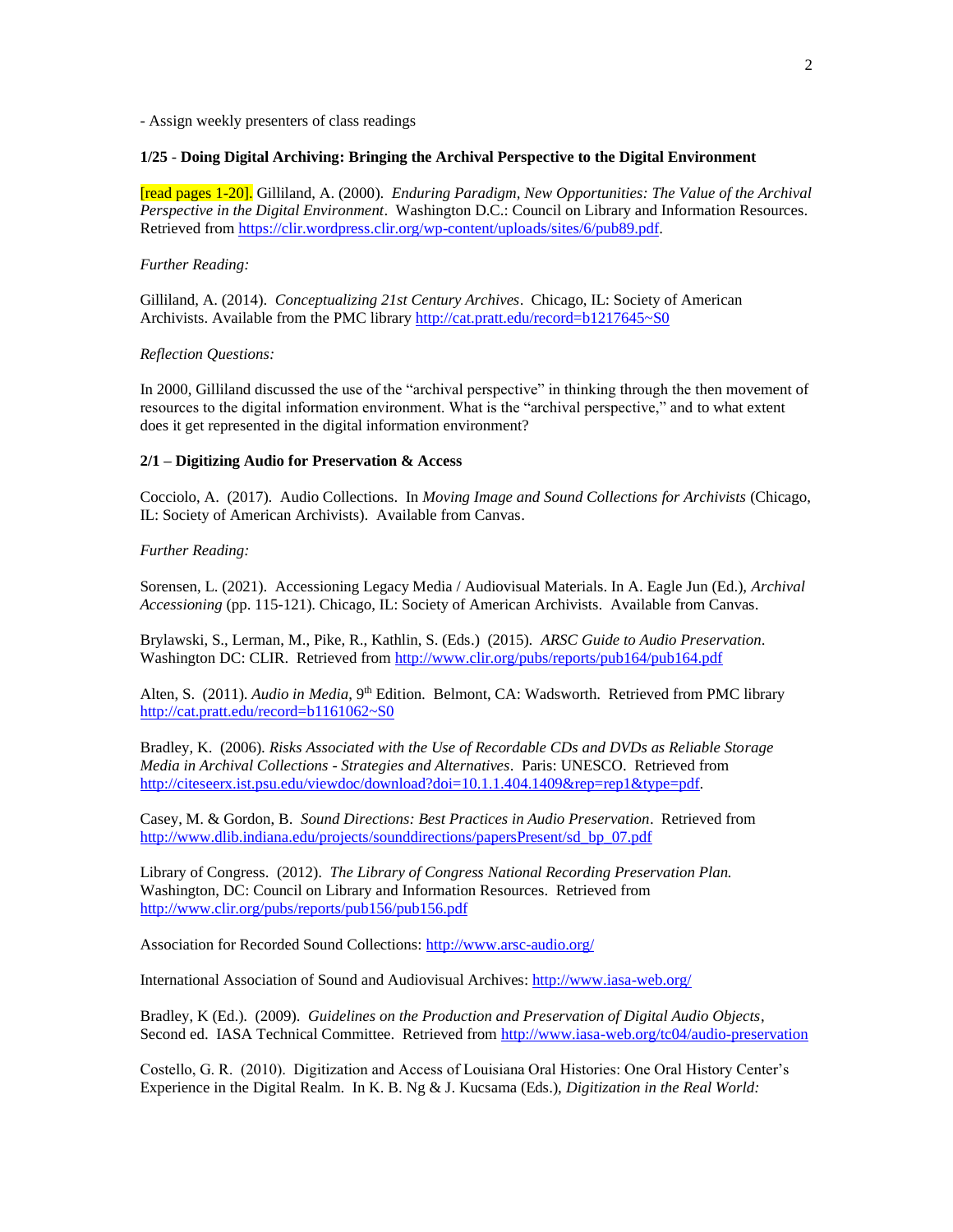Lessons Learned from Small and Medium-sized Digitization Projects. New York: Metro New York Library Council. Retrieved from [http://metroblogs.typepad.com/files/ditrw\\_05.pdf](http://metroblogs.typepad.com/files/ditrw_05.pdf)

National Recording Preservation Board, LOC. (2006). *Capturing Analog Sound for Digital Preservation: Report of a Roundtable Discussion of Best Practices for Transferring Analog Discs and Tapes*. Washington D.C.: Council on Library and Information Resources. Retrieved from <http://www.clir.org/pubs/reports/pub137/pub137.pdf>

#### *Reflection Questions:*

When digitizing a collection, it is common to ask the question, "how much storage will the resulting files occupy?" Assume we are digitizing an open-reel audio collection that is comprised of 20 reels. How much disk space will we need just to store the audio (ignoring other data such as meta-data)? Assume if we used 24-bit/96 kHZ stereo audio and create uncompressed files, what is the high-end of disk space we would need?

#### **2/8 – Digitizing Analog Video for Preservation & Access**

Cocciolo, A. (2017). Analog Video Collections. In *Moving Image and Sound Collections for Archivists* (Chicago, IL: Society of American Archivists). Available from Canvas.

#### *Further Reading:*

Wheeler, J., Brothers, P. & Frost, H. (2007). *AMIA Videotape Preservation Fact Sheets*. Retrieved from [https://amianet.org/wp-content/uploads/Resources-Video-Preservation-Fact-Sheets-2002-1.pdf.](https://amianet.org/wp-content/uploads/Resources-Video-Preservation-Fact-Sheets-2002-1.pdf) 

Gfeller, J., Jarczyk, A. & Phillips, J. (2012). *Kompendium der Bildstörungen beim analogen Video / Compendium of image errors in analogue video.* Zürich : Schweizerisches Institut für Kunstwissenschaft. Retrieved from Pratt Manhattan library<http://cat.pratt.edu/record=b1220512~S0>

Lacinak, C. (2012). *A Primer on Codecs for Moving Image and Sound Archives & 10 Recommendations for Codec Selection and Management*. New York: AV Preservation Solutions. Retrieved from [http://www.avpreserve.com/wp-content/uploads/2010/04/AVPS\\_Codec\\_Primer.pdf](http://www.avpreserve.com/wp-content/uploads/2010/04/AVPS_Codec_Primer.pdf)

Wright, R. (2012). *Preserving Moving Pictures and Sound*. Digital Preservation Coalition. Retrieved from<http://dx.doi.org/10.7207/twr12-01>

Wheeler, J. (2002). *Videotape Preservation Handbook*. Retrieved from [https://amianet.org/wp](https://amianet.org/wp-content/uploads/Resources-Guide-Video-Handbook-Wheeler-2002.pdf)[content/uploads/Resources-Guide-Video-Handbook-Wheeler-2002.pdf.](https://amianet.org/wp-content/uploads/Resources-Guide-Video-Handbook-Wheeler-2002.pdf)

Edmondson, R. (2004). *Audiovisual Archiving: Philosophy and Principles*. Paris: UNESCO. Retrieved from [http://unesdoc.unesco.org/images/0013/001364/136477e.pdf.](http://unesdoc.unesco.org/images/0013/001364/136477e.pdf) 

Weise, M & Weynard, D. (2007). *How Video Works: From Analog to High Definition,* 2nd Ed. Burlington, MA: Focal Press. Retrieved from PMC Library [http://cat.pratt.edu/record=b1187102~S0.](http://cat.pratt.edu/record=b1187102~S0)

Schüller, D. and Häfner, A. (2014). *Handling and storage of audio and video carriers: Technical Committee standards, recommended practices, and strategies*. London: International Association of Sound and Audiovisual Archives. Retrieved from Pratt Manhattan library <http://cat.pratt.edu/record=b1220100~S0>

US National Archives: Video:<http://www.archives.gov/preservation/products/definitions/video-def.html>

Bay Area Video Coalition – Quality Control Tools for Video Preservation:<http://www.bavc.org/qctools>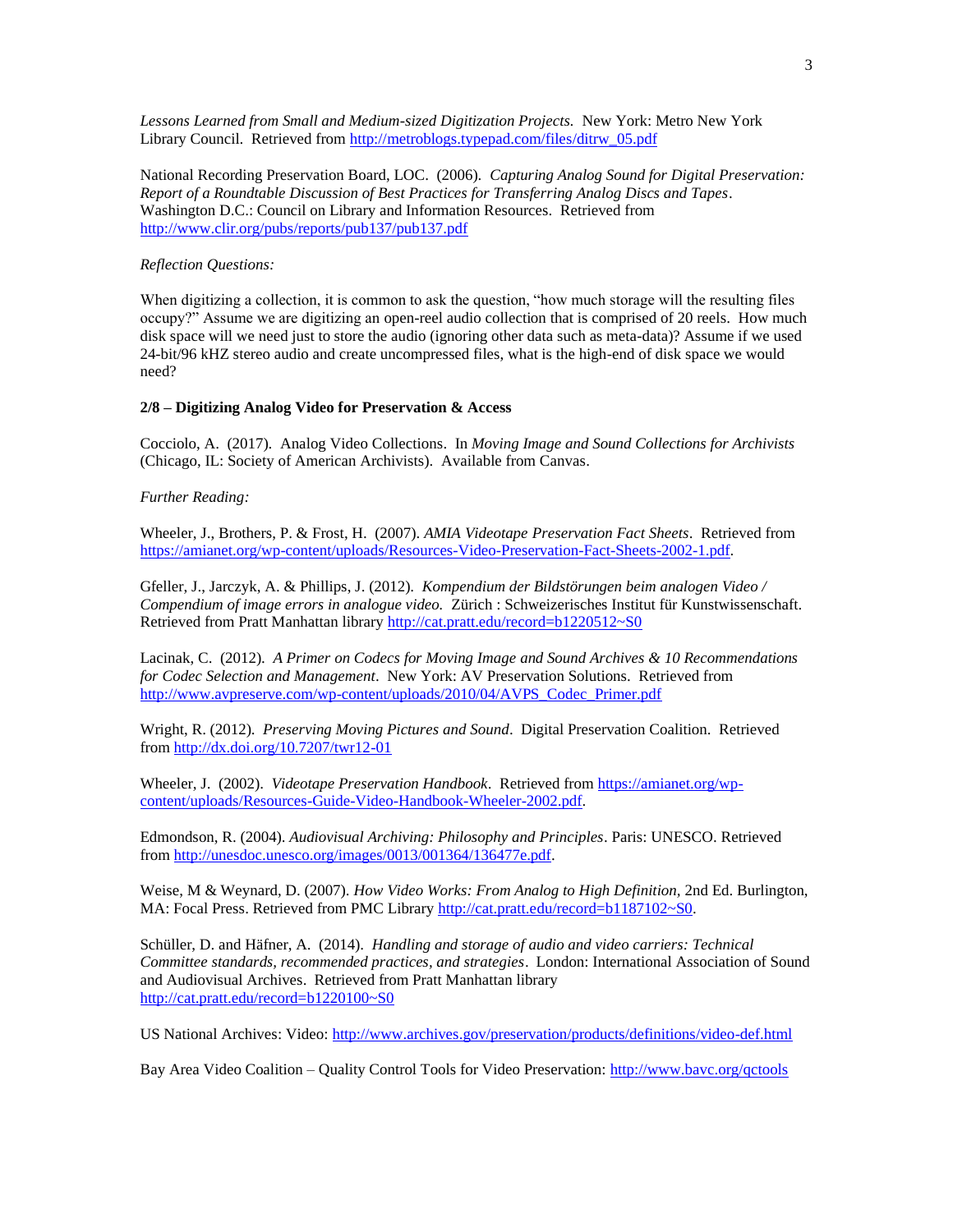Jimenez, M. & Platt, L. (2004). Videotape Identification and Assessment Guide. Texas Commission on the Arts. Retrieved fro[m http://www.arts.texas.gov/wp-content/uploads/2012/04/video.pdf](http://www.arts.texas.gov/wp-content/uploads/2012/04/video.pdf)

University of Illinois Urbana-Champaign: Audiovisual Self-Assessment Program (PSAP): <https://psap.library.illinois.edu/>

*Reflection Questions:*

What are the key issues in digitizing video for preservation and access?

#### **2/15 – Digitizing Visual Media**

Monson, J. D. (2017). Image Conversion. In *Getting Started with Digital Collections: Scanning to Fit your Organization* (pp. 67-86). Chicago, IL: ALA Editions. Available from Canvas.

#### *Further Reading:*

Monson, J. D. (2017). *Getting Started with Digital Collections: Scanning to Fit your Organization.*  Chicago, IL: ALA Editions. Retrieved from PMC Library [http://cat.pratt.edu/record=b1226459.](http://cat.pratt.edu/record=b1226459)

Federal Agencies Digitization Guidelines:<http://www.digitizationguidelines.gov/>

Cornell University Library. (2003). *Moving Theory into Practice: Digital Imaging Tutorial*. Retrieved from <http://preservationtutorial.library.cornell.edu/contents.html>

Cowick, C. (2018). *Digital Curation Projects Made Easy: A Step-by-Step Guide for Libraries, Archives and Museums.* Lanham, MD: Rowman & Littlefield. Retrieved from PMC Library [http://cat.pratt.edu/record=b1231142.](http://cat.pratt.edu/record=b1231142) 

Perrin, J. (2016). *Digitizing flat media: principles and practices.* Lanham, MD: Rowman & Littlefield. Available at PMC library [http://cat.pratt.edu/record=b1228127.](http://cat.pratt.edu/record=b1228127)

Bogus, I., Blood, G., Dale, R. L. & Mathews, D. (2013). *Minimum Digitization Capture Recommendations*. Chicago, IL: ALA Association for Library Collections and Technical Services Preservation and Reformatting Section. Retrieved from <http://www.ala.org/alcts/resources/preserv/minimum-digitization-capture-recommendations>

Library of Congress: Prints and Photography Division: Cataloging & Digitizing Toolbox: <http://www.loc.gov/rr/print/cataloging.html>

Columbia University Libraries Digital Program Division. (2007). Scanning Lab Imaging Standards & Procedures. Retrieved from [https://library.columbia.edu/bts/imaging.html.](https://library.columbia.edu/bts/imaging.html)

National Archives. (2004). *Technical Guidelines for Digitizing Archival Materials for Electronic Access: Creation of Production Master Files - Raster Images*. <http://www.archives.gov/preservation/technical/guidelines.html>

Digitization 101[: http://hurstassociates.blogspot.com/](http://hurstassociates.blogspot.com/)

Bülow, A. E. & Ahmon, J. (2011). *Preparing Collections for Digitization.* London: Facet. Retrieved from PMC librar[y http://cat.pratt.edu/record=b1156125~S0](http://cat.pratt.edu/record=b1156125~S0)

Biomedical Computation Review (2008). *BCR's CDP Digital Imaging Best Practices Version 2.0*. Retrieved from [http://mwdl.org/docs/digital-imaging-bp\\_2.0.pdf.](http://mwdl.org/docs/digital-imaging-bp_2.0.pdf)

*Reflection Questions:*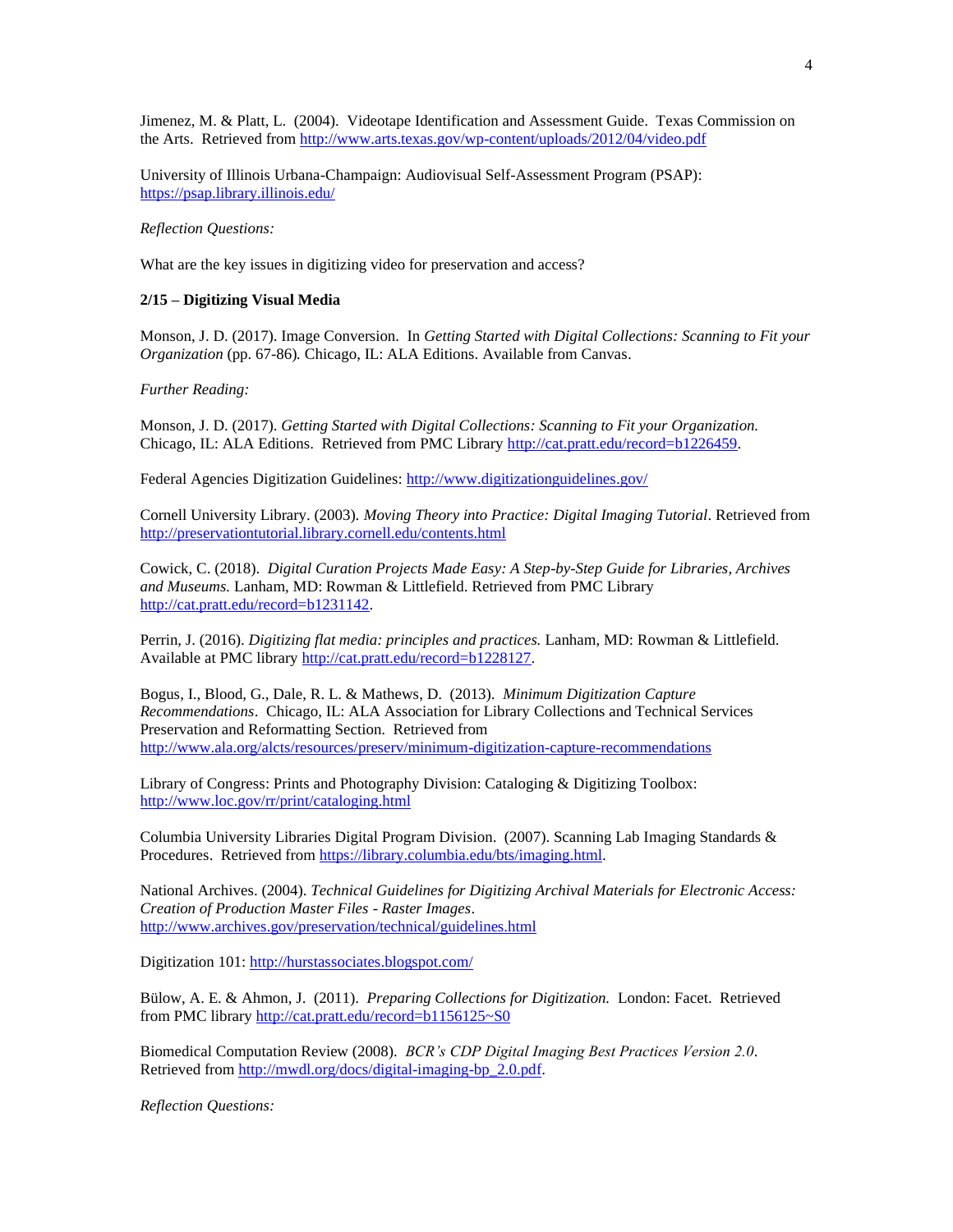Technical Question: Assume that we are scanning a photographic slide collection. How much disk space do we need? Assume that we are scanning 600 medium format negatives (supposing they are 56mm X 42mm in size) at 2800 ppi, 16-bit grayscale. We maintain an uncompressed TIF file as our master file. We also create a JPG file that is lossy compressed at a 15:1 ratio as our access file. In GB, how much disk space do we need?

#### **2/22 – Digital Preservation: From Files to Storage to Trusted Digital Repositories**

[read book pages 26-55]. Owens, T. (2018). [Pre-print of] *The Theory and Craft of Digital Preservation.*  Baltimore, MD: Johns Hopkins University Press. Retrieved fro[m https://osf.io/preprints/lissa/5cpjt.](https://osf.io/preprints/lissa/5cpjt)

[read book pages 70-84]. Owens, T. (2018). [Pre-print of] *The Theory and Craft of Digital Preservation.*  Baltimore, MD: Johns Hopkins University Press. Retrieved fro[m https://osf.io/preprints/lissa/5cpjt.](https://osf.io/preprints/lissa/5cpjt)

[Also available at the PMC library with different pagination [http://cat.pratt.edu/record=b1242313\]](http://cat.pratt.edu/record=b1242313)

#### *Further Reading:*

O'Meara, E. & Stratton, K. (2016*). Digital Preservation Essentials*. Chicago, IL: Society of American Archivists. Retrieved from PMC librar[y http://cat.pratt.edu/record=b1226136~S0.](http://cat.pratt.edu/record=b1226136~S0)

[read pages 1-62]. AIMS Work Group. (2012). *AIMS Born-Digital Collections: An Inter-Institutional Model for Stewardship*. Retrieved from [http://dcs.library.virginia.edu/files/2013/02/AIMS\\_final.pdf](http://dcs.library.virginia.edu/files/2013/02/AIMS_final.pdf)

Wilsey, L., Skirvin, R., Chan, P. & Edwards, G. (2013). Capturing and Processing Born-Digital Files in the STOP AIDS Project Records: A Case Study. *Journal of Western Archives, 4*(1), 1-22. Retrieved from <http://digitalcommons.usu.edu/cgi/viewcontent.cgi?article=1026&context=westernarchives>

Reside, D. File Not Found: Rarity in the Age of Digital Plenty. (2014). *RBM: A Journal of Rare Books, Manuscripts, and Cultural Heritage, 15*(1), 68-74. Available from Canvas.

Goldman, B. (2011). Bridging the Gap: Taking Practical Steps Toward Managing Born-Digital Collections in Manuscript Repositories. *RBM: A Journal of Rare Books, Manuscripts, and Cultural Heritage 12*(1), 11- 24. Available from Canvas.

Cocciolo, A. (2014). Challenges to born-digital institutional archiving: the case of a New York art museum. *Records Management Journal 24*(3), 238-250. Available from Canvas.

Cocciolo, A. (2016). When Archivists and Digital Asset Managers Collide: Tensions and Ways Forward. *American Archivist 79*(1), 121-136. Available from Canvas.

Harvey, D. R. & Weatherburn, J. (2018). *Preserving Digital Materials*. Lanham, MD: Rowman & Littlefield. Retrieved from PMC library [http://cat.pratt.edu/record=b1230517.](http://cat.pratt.edu/record=b1230517) 

Bantin, P. C. (2016). *Building trustworthy digital repositories: theory and implementation*. Lanham, MD: Rowman & Littlefield. Retrieved from PMC library [http://cat.pratt.edu/record=b1224297~S0.](http://cat.pratt.edu/record=b1224297~S0)

Center for Research Libraries. (2007). *Trustworthy Repositories Audit & Certification: Criteria and Checklist*. Retrieved fro[m http://www.crl.edu/sites/default/files/attachments/pages/trac\\_0.pdf](http://www.crl.edu/sites/default/files/attachments/pages/trac_0.pdf)

Lavoie, B. F. (2014). *The Open Archival Information System Reference Model: Introductory Guide, 2nd Edition*. Dublin, OH: OCLC Office of Research. Retrieved from<http://dx.doi.org/10.7207/twr14-02>

Marks, S. (2015).Becoming a Trusted Digital Repository. Chicago, IL: Society of American Archivists Press. Retrieved from PMC library <http://cat.pratt.edu/record=b1220596~S0>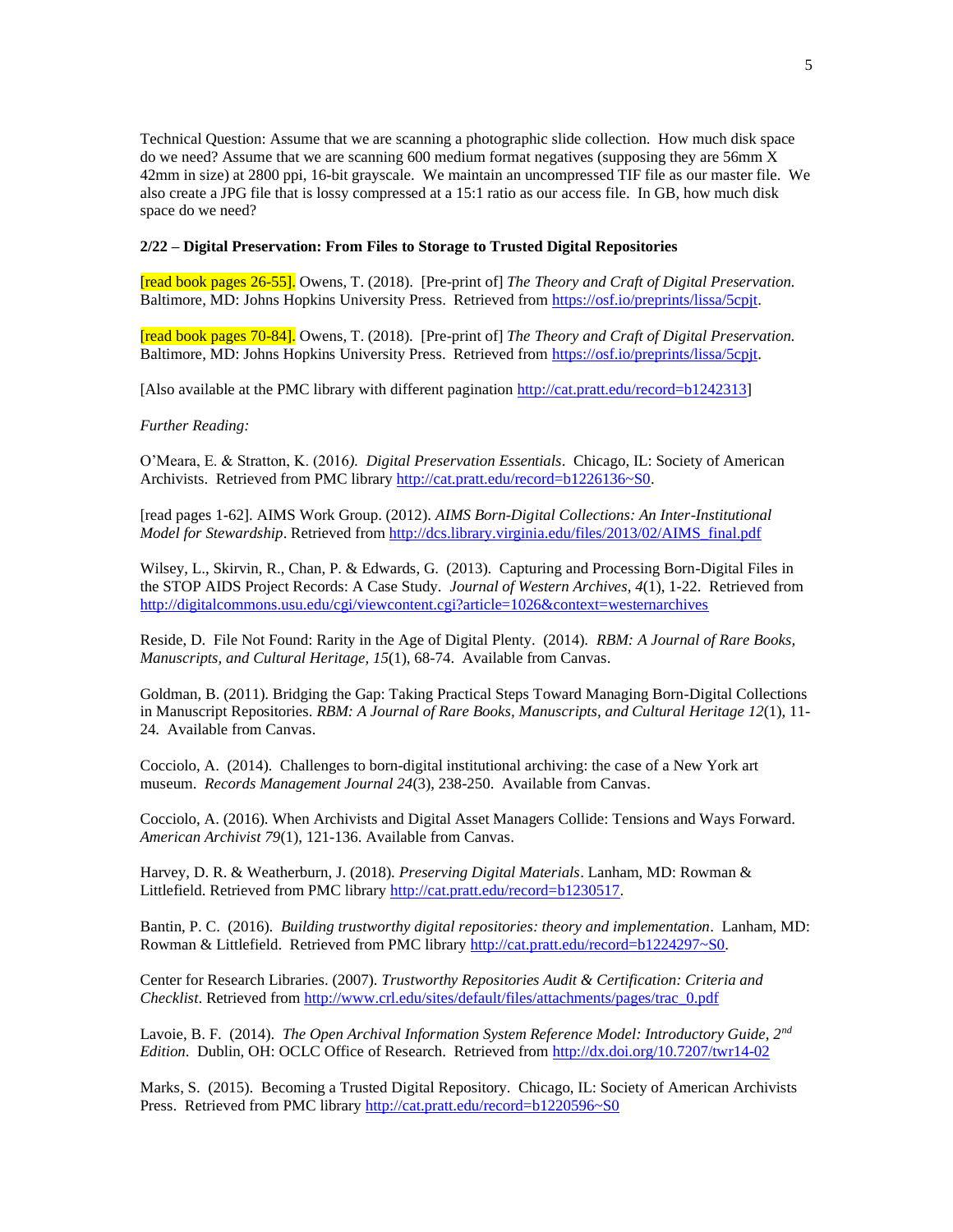OCLC. (2002). *Trusted Digital Repositories: Attributes and Responsibilities*. Retrieved from <https://www.oclc.org/content/dam/research/activities/trustedrep/repositories.pdf>

NDSA Levels of Digital Preservation - <http://ndsa.org/activities/levels-of-digital-preservation/>

Corrado, E. M. (2017). *Digital preservation for libraries, archives and museums*, 2<sup>nd</sup> edition. Lanham, MD: Rowman & Littlefield. Retrieved from PMC library [http://cat.pratt.edu/record=b1227447.](http://cat.pratt.edu/record=b1227447)

Brown, A. (2013). *Practical digital preservation: a how-to guide for organizations of any size*. Chicago, IL: Neal-Schuman. Retrieved from PMC library [http://cat.pratt.edu/record=b1190162~S0.](http://cat.pratt.edu/record=b1190162~S0)

Library of Congress. *Sustainability of Digital Formats: Planning for Library of Congress Collections*. Retrieved from<http://www.digitalpreservation.gov/formats/index.shtml>

The Academy of Motion Picture Arts and Sciences: The Digital Dilemma [http://www.oscars.org/science](http://www.oscars.org/science-technology/council/projects/digitaldilemma/)[technology/council/projects/digitaldilemma/](http://www.oscars.org/science-technology/council/projects/digitaldilemma/)

#### *Reflection Questions:*

What are the challenges to preserving born-digital information?

#### **3/1 – Born-Digital Collections in Archives**

[Read chapters 1 and 2]. Kirschenbaum, M. (2021). *Bitstreams: The Future of Digital Literary Heritage*. Philadelphia, PA: University of Pennsylvania Press. Available from Canvas.

#### *Further Reading:*

DANNNG's (Digital Archival traNsfer, iNgest, and packagiNg Group) Disk Imaging Decision Factors guidelines[: https://dannng.github.io/disk-imaging-decision-factors.html](https://dannng.github.io/disk-imaging-decision-factors.html)

Lassere, M. & Whyte, J. M. (2021). "Balancing Care and Authenticity in Digital Collections: A Radical Empathy Approach to Working with Disk Images." In *Radical Empathy in Archival Practice*, eds. Elvia Arroyo-Ramirez, Jasmine Jones, Shannon O'Neill, and Holly Smith. *Journal of Critical Library and Information Studies,* 3 [special issue]. Retrieved from <https://journals.litwinbooks.com/index.php/jclis/article/view/125/80>

Lee, C. A., Woods, K., Kirschenbaum, M. & Chassanoff, A. (2013*). From Bitstreams to Heritage: Putting Digital Forensics into Practice in Collecting Institutions*. Retrieved from <https://clir.wordpress.clir.org/wp-content/uploads/sites/6/pub149.pdf>

Faulder, E. (2021). Digital Archives Accessioning. In A. Eagle Yun (Ed.), *Archival Accessioning* (pp. 123- 128)*.* Chicago, IL: Society of American Archivists. Available from Canvas.

Kirschenbaum, M. G., Ovenden, R., Redwine, G. (2010). *Digital Forensics and Born-Digital Content in Cultural Heritage Collections*. Washington, DC: Council on Library and Information Resources. Retrieved from<http://www.clir.org/pubs/reports/pub149/reports/pub149/pub149.pdf>

Kirschenbaum, M. G. (2008). *Mechanisms: new media and the forensic imagination*. Cambridge, MA: MIT Press. Available from the PMC library<http://cat.pratt.edu/record=b1148692~S0>

Kirschenbaum, M. G. (2008). *Track Changes: A Literary History of Word Processing*. Cambridge, MA: Harvard University Press. Available from the PMC library<http://cat.pratt.edu/record=b1224046>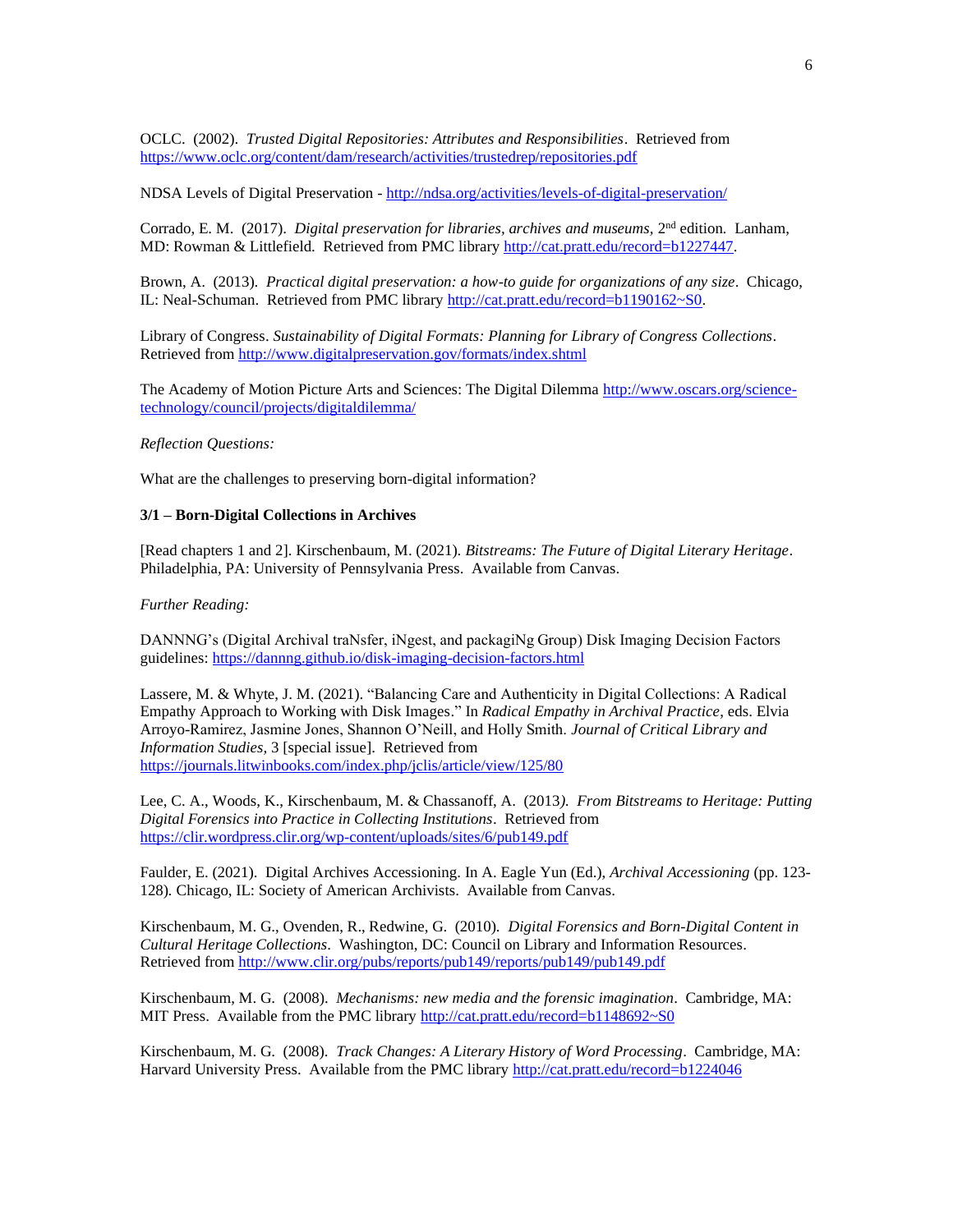Ippolito, J. (2014). Generation Emulation. In Rinehart, J. & Ippolito, J. (Eds), *Re-collection: Art, New Media and Social Memory* (pp. 115-137). Cambridge, MA: MIT Press. Available from Canvas.

Dietrich, D. & Adelstein, F. (2015). Archival science, digital forensics, and new media art. *Digital Investigation 14*(supp. 1), S137-S145. Retrieved from<http://dx.doi.org/10.1016/j.diin.2015.05.004>

Bit Curator - <http://www.bitcurator.net/>

#### *Reflection Questions:*

Kirschenbaum discusses the incorporation of born-digital materials into archives. What are some of what he finds in this process, and what implications may there be for archivists?

#### **3/8 – Rights Management**

Briston, H. (2015). Module 4: Understanding Copyright Law. In M. L. Behrnd-Klodt & C. J. Prom (Eds.), *Rights in the Digital Era* (pp. 7-68). Chicago, IL: Society of American Archivists. Available from Canvas.

Hirtle, P. B. (2021). *Copyright term and the public domain in the United States*. Retrieved from [http://copyright.cornell.edu/resources/publicdomain.cfm.](http://copyright.cornell.edu/resources/publicdomain.cfm)

#### *Further Reading:*

Besek, J. M. (2003). *Copyright Issues Relevant to the Creation of a Digital Archive: A Preliminary Assessment*. Washington D.C.: Council on Library and Information Resources. Retrieved from [https://clir.wordpress.clir.org/wp-content/uploads/sites/6/pub112\\_57d70f702af8b.pdf](https://clir.wordpress.clir.org/wp-content/uploads/sites/6/pub112_57d70f702af8b.pdf)

Besek, J. (2009). *Copyright and Related Issues Relevant to Digital Preservation and Dissemination of Unpublished Pre-1972 Sound Recordings by Libraries and Archives*. Washington D.C.: Council on Library and Information Resources. Retrieved fro[m https://www.clir.org/wp](https://www.clir.org/wp-content/uploads/sites/9/pub135.pdf)[content/uploads/sites/9/pub135.pdf](https://www.clir.org/wp-content/uploads/sites/9/pub135.pdf)

Behrnd-Klodt, Menzi L. (2008). *Navigating legal issues in archives.* Chicago, IL: Society of American Archivists. Available from the PMC library<http://cat.pratt.edu/record=b1185880~S0>

Behrnd-Klodt, M. L. & Prom, C. J. (2015). *Rights in the digital era*. Chicago, IL: Society of American Archivists Press. Retrieved from PMC library<http://cat.pratt.edu/record=b1219922~S0>

Crews, K. (2012). *Copyright Law for Librarians and Educators: Creative Strategies and Practical Solutions*. Chicago, IL: ALA. Available from PMC library<http://cat.pratt.edu/record=b1183520~S0>

Carson, B. M. (2008). *The Law of Libraries and Archives*. Lanham, MD: Scarecrow Press. Available from PMC librar[y http://cat.pratt.edu/record=b1135487~S0](http://cat.pratt.edu/record=b1135487~S0)

#### *Reflection Questions:*

Briston (2015) outlines the copyright issues relevant to the creation of a digital archive. What are the issues? Given what she says about copyright, what do you think the implications are for a digital archive?

#### **3/15 – No Class; Spring Break!**

#### **3/22 - Digital Interfaces for Archives: User-centered Perspectives**

Oestreicher, C. (2020). Users. In *Reference and Access for Archives and Manuscripts.* Chicago, IL: Society of American Archivists (pp. 31-38). Available from Canvas.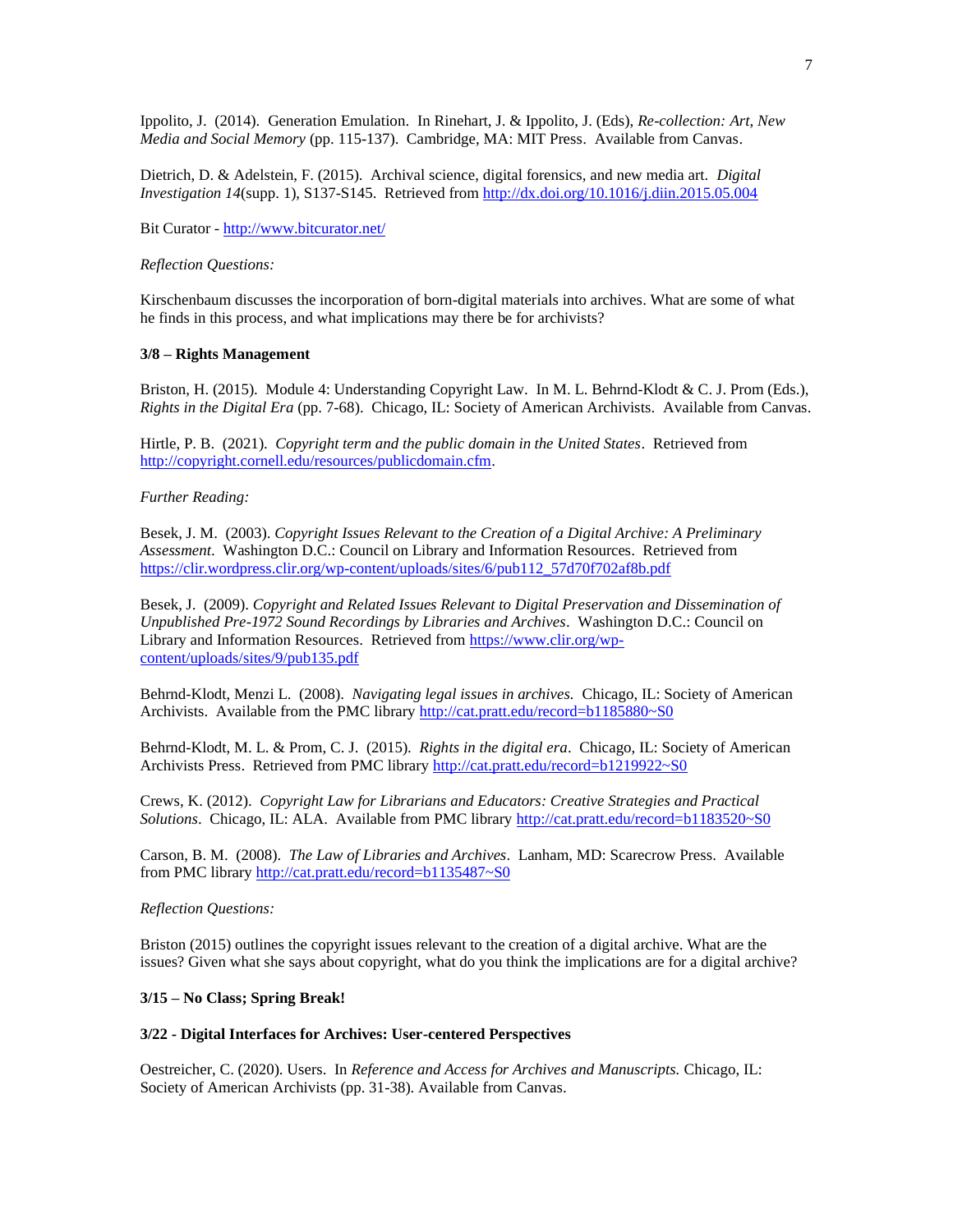Oestreicher, C. (2020). Virtual Access. In *Reference and Access for Archives and Manuscripts.* Chicago, IL: Society of American Archivists (pp. 74-86). Available from Canvas.

Kellams, D. & Thomas, J. (2020). Establishing Archival Connections Through Online Engagement. In Nicole J. Milano & Christopher J. Prom (Eds), *Engagement in the Digital Era.* Chicago, IL: Society of American Archvist (pp. 115-152). Available from Canvas.

#### *Further Reading:*

Pitol, S. P. (2019). Evaluating How Well an Archival Website Allows a Researcher to Prepare for an On-Site Visit. *American Archivist, 82*(1), 137-154. Available from Canvas.

Cocciolo, A. (2010). Can Web 2.0 Enhance Community Participation in an Institutional Repository? The case of PocketKnowledge at Teachers College, Columbia University. *Journal of Academic Librarianship, 36*(4), 304-312. Available from Canvas.

Yakel, E. (2011). Balancing Archival Authority with Encouraging Authentic Voices to Engage with Records. In K. Theimer (ed.), .), *A Different kind of Web: new connections between archives and our users*  (pp. 75-101)*.* Chicago, IL: Society of American Archivists. Available from Canvas.

Hughes, L. M. (2012). *Evaluating and measuring the value, use and impact of digital collections*. London: Facet. Retrieved from PMC library [http://cat.pratt.edu/record=b1184784~S0.](http://cat.pratt.edu/record=b1184784~S0)

Theimer, K. (2009). *Web 2.0 Tools and Strategies for Archives and Local History Collections.* New York: Neal-Schuman. Available from PMC library [http://cat.pratt.edu/record=b1148012~S0.](http://cat.pratt.edu/record=b1148012~S0)

Theimer, K. (Ed.). (2011). *A different kind of Web: new connections between archives and our users*. Chicago, IL: Society of American Archivists. Available from PMC library [http://cat.pratt.edu/record=b1185571~S0.](http://cat.pratt.edu/record=b1185571~S0)

Davis, P. M. & Connolly, M. J. L. (2007). Institutional Repositories: Evaluating the Reasons for Non-use of Cornell University's Installation of DSpace. *D-Lib Magazine, 13*(3/4). Retrieved from <http://www.dlib.org/dlib/march07/davis/03davis.html>

#### *Reflection Questions:*

This week we will be discussing user interfaces to digital archives. With respect to the readings, discuss a user interface that you love OR hate (preferably one in an archival setting). Why does it provoke such feelings of love or hate?

#### **3/29 – Archival Metadata and Standards**

Schafer, S. & Bunde, J. M. (2013). Standards for Archival Description. In Christopher J. Prom & Thomas J. Frusciano (Eds.), *Archival arrangement and description*. Chicago, IL: Society of American Archivists. Available from Canvas.

#### *Further Reading:*

Kiesling, K. & Prom, C. J. (2017). *Putting Descriptive Standards to Work.* Chicago, IL: Society of American Archivists. Available from PMC librar[y http://cat.pratt.edu/record=b1228106.](http://cat.pratt.edu/record=b1228106)

#### *DACS:*

Society of American Archivists. (2013). *Describing Archives: A Content Standard*. Chicago, IL: SAA. Retrieved from [http://files.archivists.org/pubs/DACS2E-2013\\_v0315.pdf.](http://files.archivists.org/pubs/DACS2E-2013_v0315.pdf)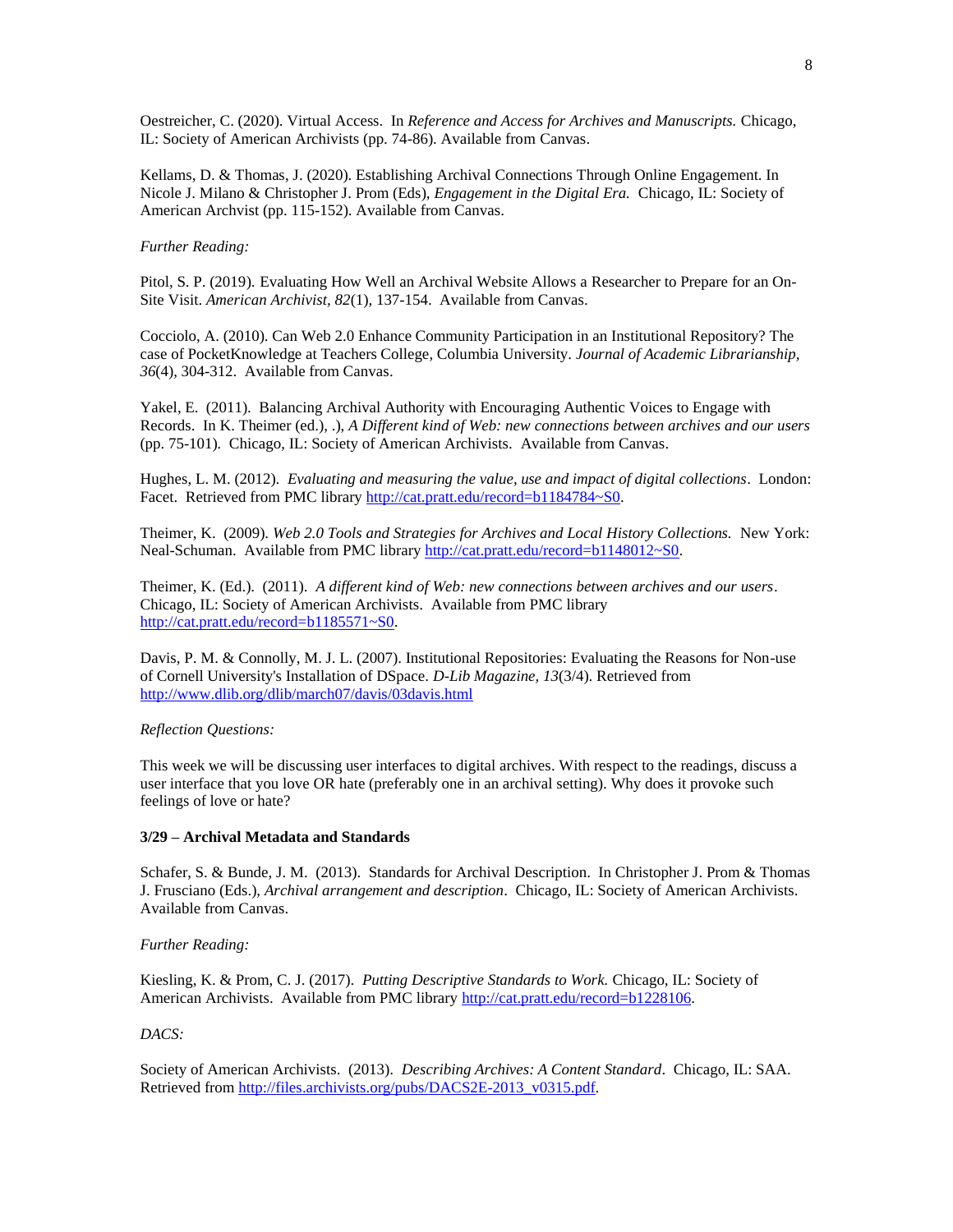SAA's DACS website[: http://www2.archivists.org/groups/technical-subcommittee-on-describing-archives](http://www2.archivists.org/groups/technical-subcommittee-on-describing-archives-a-content-standard-dacs/dacs)[a-content-standard-dacs/dacs](http://www2.archivists.org/groups/technical-subcommittee-on-describing-archives-a-content-standard-dacs/dacs)

#### *EAD:*

Pitti, D. (2012). Encoded Archival Desription (EAD). In M. Bates (Ed.), *Understanding Information Retrieval Systems: Management, Types, and Standards*. Baca Raton, FL: Taylor & Francis. Available from Canvas.

Gilliland, A. (2001). Popularizing the Finding Aid: Exploiting EAD to Enhance Online Browsing and Retrieval in Archival Information Systems by Diverse User Groups. In D. V. Pitti & Duff W. M. (Eds.), *Encoded Archival Description on the Internet*. New York: Haworth Information Press. Available from Canvas.

SAA's EAD webpage[: https://www2.archivists.org/groups/technical-subcommittee-on-encoded-archival](https://www2.archivists.org/groups/technical-subcommittee-on-encoded-archival-standards-ts-eas/encoded-archival-description-ead)[standards-ts-eas/encoded-archival-description-ead](https://www2.archivists.org/groups/technical-subcommittee-on-encoded-archival-standards-ts-eas/encoded-archival-description-ead)

#### *EAC-CPF:*

Wisser, K. (2011). Describing Entities and Identities: The Development and Structure of Encoded Archival Context-Corporate Bodies, Persons and Families. *Journal of Library Metadata 11*, 166-175. Available from Canvas.

SAA's EAC-CPF webpage:<https://www2.archivists.org/node/23669>

#### *Reflection Questions:*

Which standards are exclusively for archives, and which are shared with related fields (such as libraries)? Why use these specific standards?

#### **4/5 – Digital Archives & Environmental Sustainability**

Pendergrass, K. L., Sampson, W., Walsh, T. & Alagna, L. (2019). Toward Environmentally Sustainable Digital Preservation. *American Archivist 82* (Spring/Summer), 165-206. Available from Canvas.

#### *Further Reading:*

Goldman, B. (2019). "It's Not Easy Being Green(e): Digital Preservation in the Age of Climate Change." *Archival Values: Essays in Honor of Mark Greene* (Chicago: Society of American Archivists). Available from Canvas.

Lowe, C. V. (2020). Partnering Preservation with Sustainability. *American Archivist* 83(1), 144-164. Available from Canvas.

Abbey, H. N. (2012). The Green Archivist: A Primer for Adopting Affordable, Environmentally Sustainable, and Socially Responsible Archival Management Practices. *Archival Issues 34*(2), 91-115. Available from Canvas.

Tansey, E. (2015). Archival Adaptation to Climate Change. *Sustainability: Science, Practice and Policy 11*(2), 45-56. Available from Canvas.

Cocciolo, A. (2015). FixityBerry: Environmentally Sustainable Digital Preservation for Very Low Resourced Cultural Heritage Institutions. *iConference 2015*, March 24-27, 2015, Newport Beach, CA. Retrieved from http://www.thinkingprojects.org/fixity\_berry\_iconf\_final.pdf.

*Reflection Question:*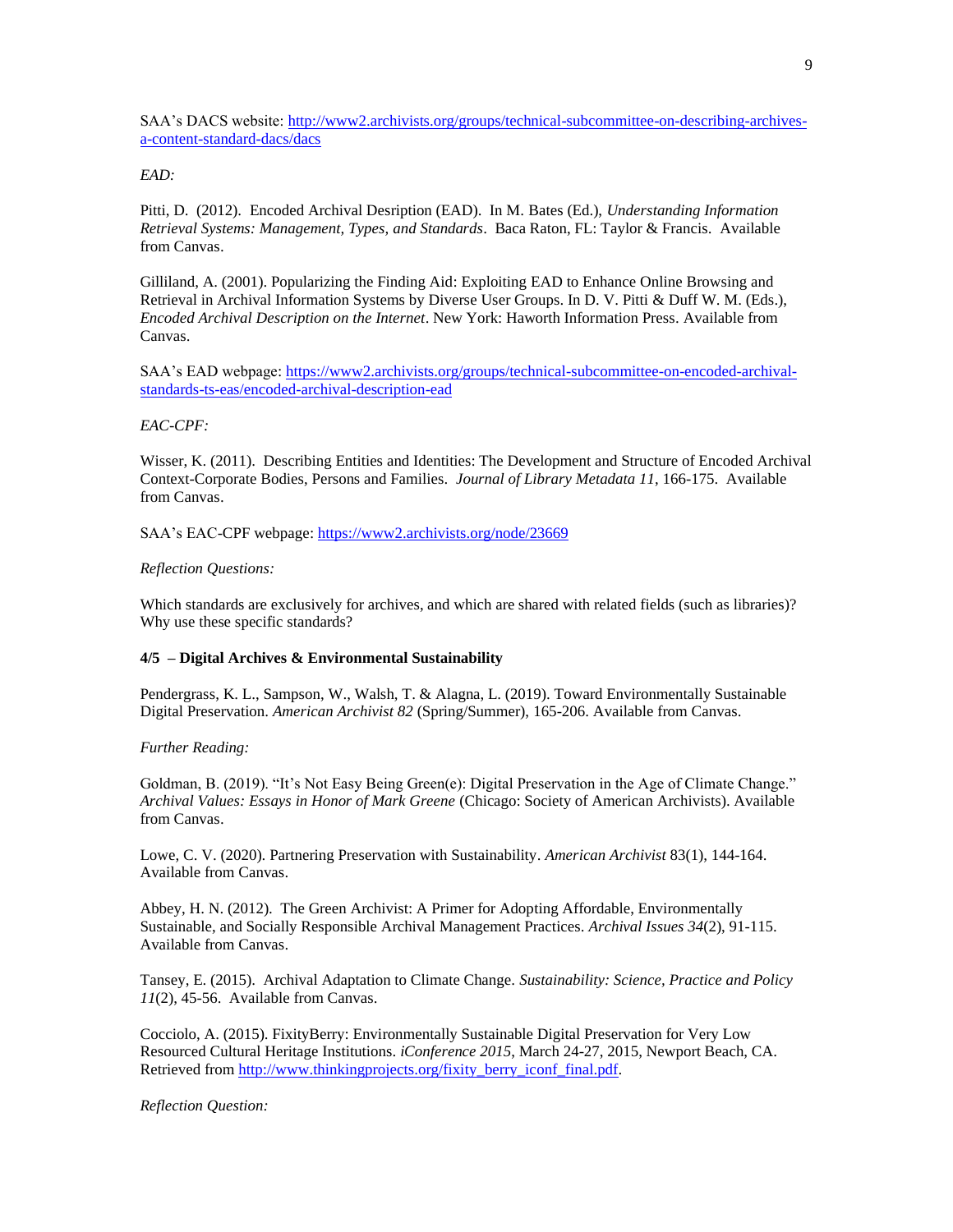What do digital archives have to do with environmental sustainability?

#### **4/12 - Web Archiving**

Masanès, J. (2006). Web Archiving: Issues and Methods. In J. Masanès (Ed.), *Web Archiving*. Berlin: Springer. Available from Canvas.

#### *Further Reading:*

Jules, B., Summers, Ed. & Mitchell, V. Jr. (2018). *Ethical Considerations for Archiving Social Media Content Generated by Contemporary Social Movements: Challenges, Opportunities, and Recommendations*. Documenting the Now Whitepaper, available at: [https://www.docnow.io/docs/docnow](https://www.docnow.io/docs/docnow-whitepaper-2018.pdf)[whitepaper-2018.pdf](https://www.docnow.io/docs/docnow-whitepaper-2018.pdf)

Roche, X. (2006). Copying Websites. In J. Masanès (Ed.), *Web Archiving*. Berlin: Springer. Available from Canvas.

Brown, A. (2006). *Archiving websites: a practical guide for information management professionals*. London: Facet. Available from PMC library <http://cat.pratt.edu/record=b1186505~S0>

Masanes, J. (2006). *Web Archiving.* Berlin: Springer. Available from PMC library <http://cat.pratt.edu/record=b1127549~S0>

Brügger, N. (2018). The archived web: doing history in the digital age. Cambridge, MA: MIT Press. Available from PMC library [http://cat.pratt.edu/record=b1233280.](http://cat.pratt.edu/record=b1233280) 

Brügger, N. & Milligan, I., Eds. (2019). The SAGE handbook of Web History. Los Angeles, CA: SAGE. Available from PMC library [http://cat.pratt.edu/record=b1242687.](http://cat.pratt.edu/record=b1242687) 

Archive.org:<http://archive.org/about/>

#### *Reflection Question:*

This week's reading discusses web archiving. Masanès (2006) discusses why the web should be archived and preserved, and the primary methods for capturing the web. Giving the arguments he provides, do you think libraries and archives should be archiving the web? If so, which parts of it?

#### **4/19 - Personal Digital Archiving**

Gunn, C. (2018). Introduction: Putting Personal Digital Archives in Context. In B. H. Marshall (Ed.), *The Complete Guide to Personal Digital Archiving* (pp. xi-xxii)*.* Chicago, IL: ALA Editions. Available from Canvas.

*Further Reading:*

Marshall, B. H. (Ed.) (2018). *The Complete Guide to Personal Digital Archiving.* Chicago, IL: ALA Editions. Retrieved from PMC Library [http://cat.pratt.edu/record=b1229259.](http://cat.pratt.edu/record=b1229259)

Marshall, C. C. (2008). Rethinking Personal Digital Archiving, Part 1: Four Challenges from the Field. *D-Lib Magazine, 14*(3/4). Retrieved from<http://www.dlib.org/dlib/march08/marshall/03marshall-pt1.html>

Marshall, C. C. (2008). Rethinking Personal Digital Archiving, Part 2: Implications for Services, Applications, and Institutions. *D-Lib Magazine, 14*(3/4). Retrieved form <http://www.dlib.org/dlib/march08/marshall/03marshall-pt2.html>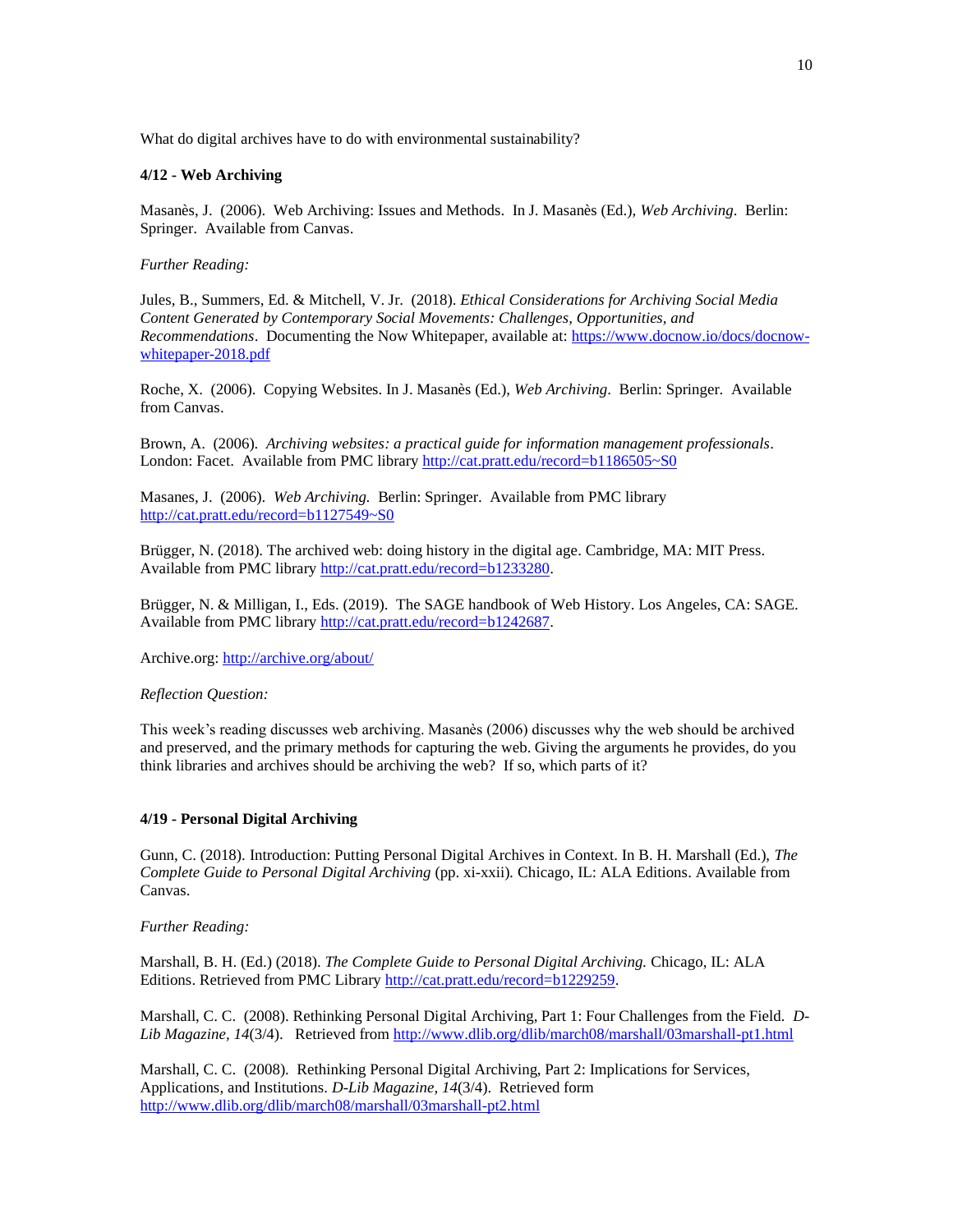National Digital Information Infrastructure and Preservation Program (NDIIPP). (2013). *Perspectives on Personal Digital Archiving*. Washington, DC: Library of Congress. Retrieved from [http://www.digitalpreservation.gov/documents/ebookpdf\\_march18.pdf](http://www.digitalpreservation.gov/documents/ebookpdf_march18.pdf)

Lee, C. A. (2011). *I, digital: personal collections in the digital era*. Chicago, IL: Society of American Archivists. Available from the PMC library [http://cat.pratt.edu/record=b1184787~S0.](http://cat.pratt.edu/record=b1184787~S0)

Hawkins, D. T. (Ed). (2013). *Personal Archiving: Preserving our Digital Heritage*. Medford, NJ: Information Today. Available from the PMC library <http://cat.pratt.edu/record=b1194496~S0>

Cocciolo, A. (2014). Youth Deleted: Saving Young People's Histories after Social Media Collapse. *International Internet Preservation Consortium General Assembly*, May 19-23, 2014, Paris, France. Retrieved from [http://www.thinkingprojects.org/youth\\_deleted\\_iipc.pdf](http://www.thinkingprojects.org/youth_deleted_iipc.pdf)

Walker, R. (2011, January 5). Cyberspace When You're Dead. *New York Times,* pp. MM30*.* Retrieved from<http://www.nytimes.com/2011/01/09/magazine/09Immortality-t.html?pagewanted=all>

*Personal Digital Archiving 2014,* Program:<http://visions.indstate.edu/pda2014/>

*Personal Digital Archiving 2015*[, https://blogs.loc.gov/digitalpreservation/2015/08/report-on-the-personal](https://blogs.loc.gov/digitalpreservation/2015/08/report-on-the-personal-digital-archiving-2015-conference/)[digital-archiving-2015-conference/](https://blogs.loc.gov/digitalpreservation/2015/08/report-on-the-personal-digital-archiving-2015-conference/)

*Personal Digital Archiving 2017,* <https://library.stanford.edu/projects/personal-digital-archiving-2017>

*Personal Digital Archiving 2018,* <https://sites.lib.uh.edu/pda18/>

*Personal Digital Archiving 2019,* <https://library.pitt.edu/PDA19>

*Reflection Questions:*

Have you had any digital preservation challenges in your past experiences (e.g., unable to access digital content) and what were they? How was or might this issue have been resolved?

#### **4/26 – Digital Archives and Diversity, Equity and Inclusion**

Punzalan, R.L. & Caswell, M. (2016). Critical Directions for Archival Approaches to Social Justice. *The Library Quarterly, 86*(1). Available at [https://escholarship.org/content/qt1xq5k4kg/qt1xq5k4kg.pdf?t=obdpxf.](https://escholarship.org/content/qt1xq5k4kg/qt1xq5k4kg.pdf?t=obdpxf)

#### *Further Reading:*

Leung, S. & López-McKnight, J. (2021). Introduction: This Is Only the Beginning. In *Knowledge Justice: Disrupting Lirbary and Information Studies through Critical Race Theory*. Cambridge, MA: MIT Press. Retrieved from: [https://direct.mit.edu/books/oa-edited-volume/5114/chapter/3075312/Introduction-This-Is-](https://direct.mit.edu/books/oa-edited-volume/5114/chapter/3075312/Introduction-This-Is-Only-the-Beginning)[Only-the-Beginning](https://direct.mit.edu/books/oa-edited-volume/5114/chapter/3075312/Introduction-This-Is-Only-the-Beginning)

Caswell, M. (2017). Teaching to Dismantle White Supremacy in Archives. *The Library Quarterly, 87(*3), 222-235. Available from Canvas.

Ramirez, M. H. (2015). Being Assumed Not to Be: A Critique of Whiteness as an Archival Imperative. *American Archivist 78*(2), 339-356. Available from Canvas.

Drake, J. (2016, June 27). "Expanding #ArchivesForBlackLives to Traditional Archival Repositories." *On Archivy.* Retrieved from [https://medium.com/on-archivy/expanding-archivesforblacklives-to-traditional](https://medium.com/on-archivy/expanding-archivesforblacklives-to-traditional-archival-repositories-b88641e2daf6)[archival-repositories-b88641e2daf6.](https://medium.com/on-archivy/expanding-archivesforblacklives-to-traditional-archival-repositories-b88641e2daf6)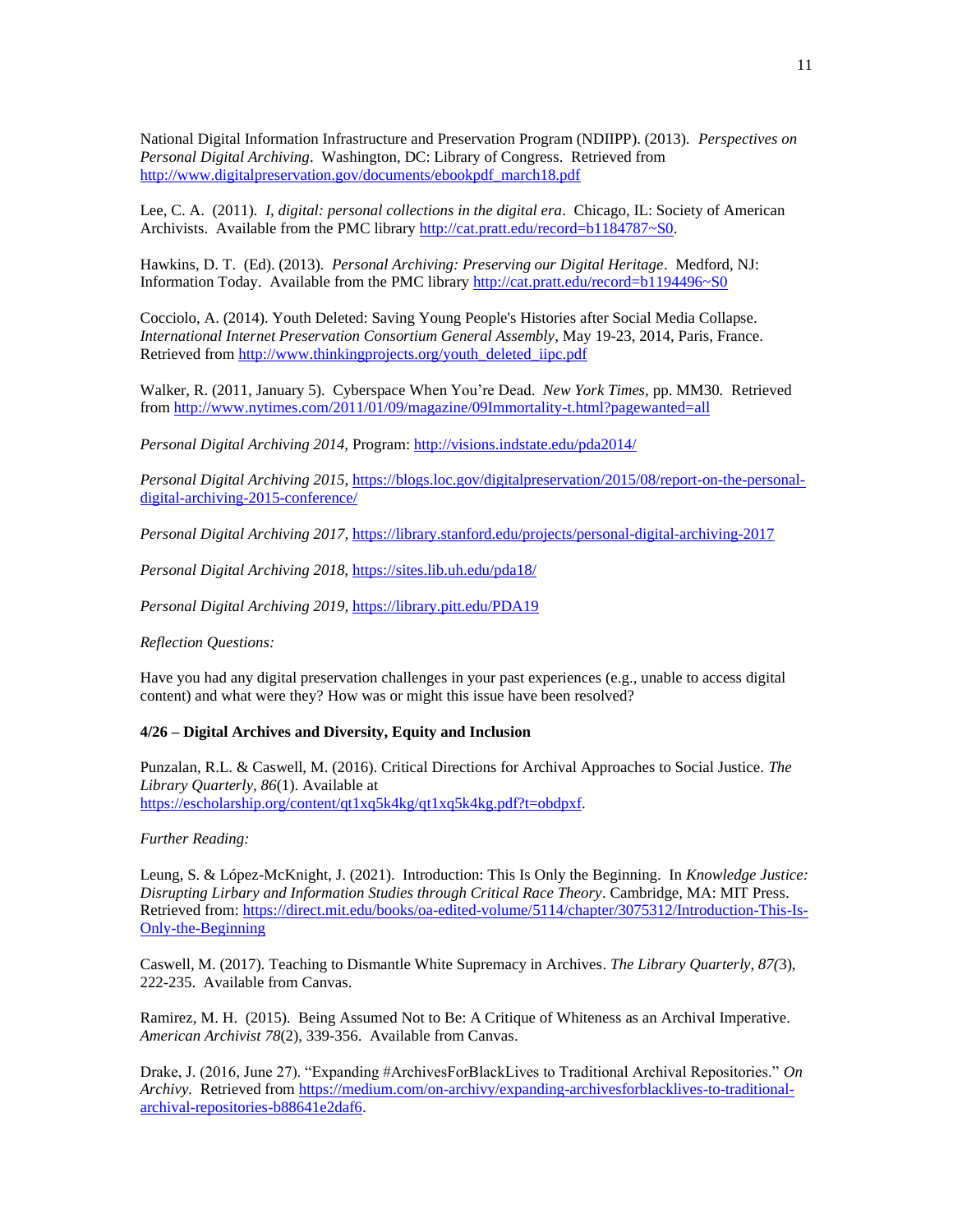Cocciolo, A. (2016). Community Archives in the Digital Era: A Case from the LGBT Community. *Preservation, Digital Technology & Culture, 45*(4), 157-165. Available from Canvas.

Caswell, M. (2014). *Archiving the unspeakable: silence, memory, and the photographic record in Cambodia*. Madison, WI: University of Wisconsin Press. Retrieved from PMC Library [http://cat.pratt.edu/record=b1221198.](http://cat.pratt.edu/record=b1221198) 

Archives for Black Lives in Philadelphia's Anti-Racist Description Working Group (2019). *Archives for Black Lives in Philadelphia: Anti-Racist Description Resources*. Available at: [https://archivesforblacklives.files.wordpress.com/2019/10/ardr\\_final.pdf](https://archivesforblacklives.files.wordpress.com/2019/10/ardr_final.pdf)

#### *Reflection Questions:*

Punzalan and Caswell (2016) discuss social justice and archives (including digital manifestations) and how it intersects and impacts diversity, equity and inclusion (DEI). For you, what is the most salient take-away?

#### **5/3 – Presentations**

#### **Textbooks, Readings, and Materials**

No textbook is required for this course. All readings are available online via Canvas [\(http://pratt.instructure.com\)](http://pratt.instructure.com/).

#### **Course Requirements**

Students' course grades will be determined by performance on the following activities:

- 1. Class Participation (20%)
- 2. Topic Responses  $(20\%) 11$  responses required over the course of the semester
- 3. Digital Archive Creation Project (50%)

3a. Report on work completed (10-15 pages) (25%) – due last class

- 3b. Presentation on work completed (25%) due last class
- 5. Self-assessment (10%) due last day of class

#### **Class Participation**

Students are expected to be prepared and to contribute to class discussions each week with scholarly analyses and insights. In addition, each week one student or a team of two students will present their perspective on the topic of the readings for the week. This is an opportunity to consolidate your (or your team's) understanding on a topic, to present your perspective, to make novel connections to other domains, and to relate the readings to real-world experience. Presenters may use the reflection questions posed (available on Canvas) to guide their presentations, or may choose their own direction in discussing the readings. Presenters should be prepared to make around a 10-minute presentation, and conclude with some questions or issues they would like to discuss more thoroughly. Remember that everyone in the class has read the week's readings, so it should not simply be a summarization of what we have already read.

The schedule of presenters will be decided on the first day of class.

Please note that the course is 2 hours and 50 minutes, and you will be expected to attend the entire time. Also, forms of digital distraction (working on email, social media, etc.) will be interpreted by the instructor as reduced participation in the course.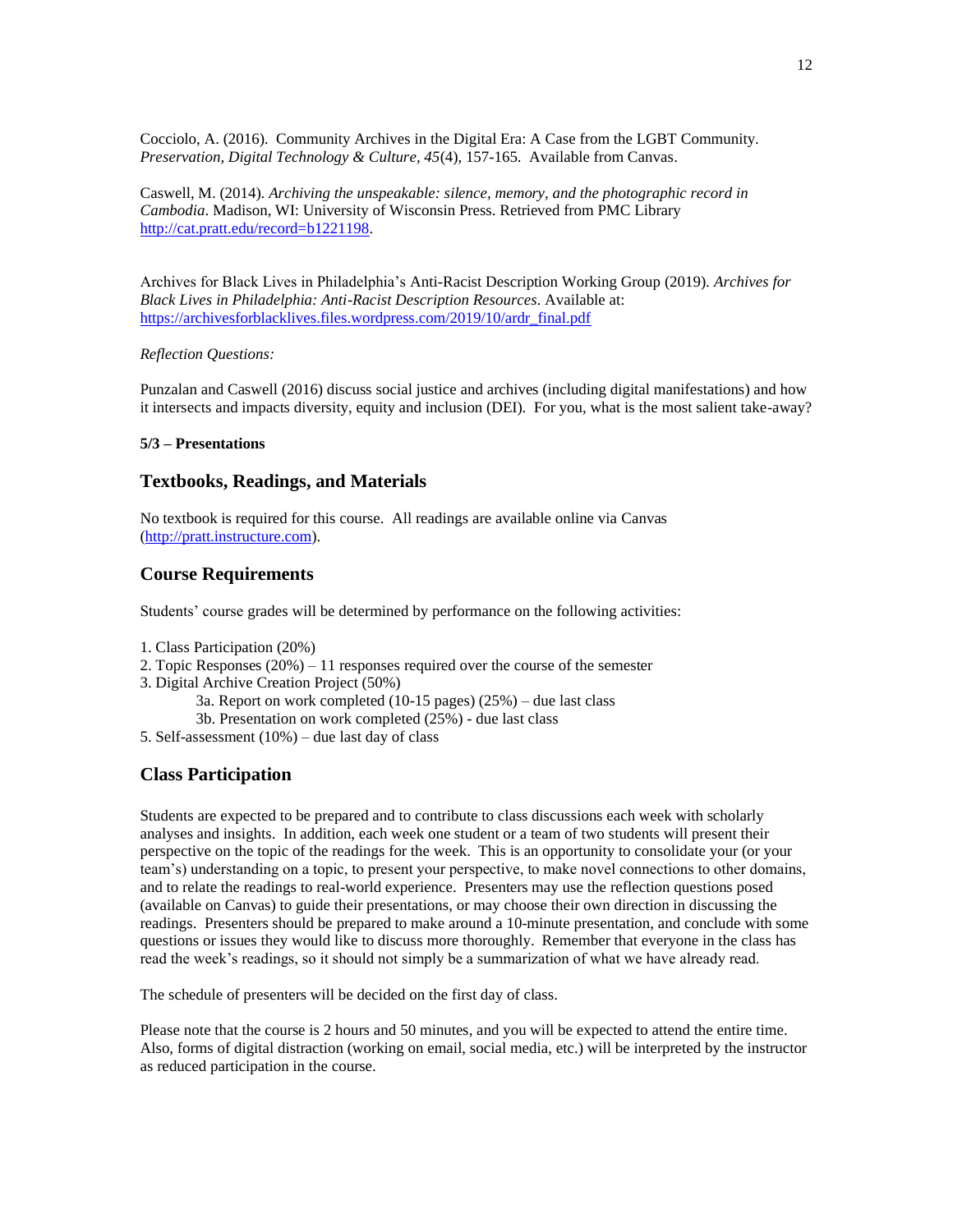## **Topic Reflections**

Each week, students are expected to write a paragraph or two that reflect on the readings. Reflections can be in response to the essential questions posted on Canvas. Students responses should be posted on Canvas by 2:30pm (at the latest) on the day of class. Please do not bring in a hard-copy or email unless Canvas is unavailable. The purpose of these responses is to allow students the opportunity to reflect on the readings and share their reflections with the other members of the class. Students are encouraged to read the responses by their fellow classmates (this is, however, not a requirement). Based on interests, students may choose two weeks NOT to do a weekly response. This means by the end of the semester, each student should have posted 11 responses.

Please note that the instructor will refer to these responses during class discussion and may ask students to further clarify or expand on their response.

## **Digital Archive Creation Project (DACP)**

The objective of the Projects in Digital Archives course is to provide students with the theoretical, practical and hands-on experience in digital archive creation. In order to provide the most relevant and realistic learning experience for students, students will digitize an archival collection and develop the means of access to that collection through creating a web-presence.

This semester, we will be working on an open-reel audio collection in collaboration with the Lesbian Herstory Archives. This project will be incorporated in a digital archive created by Pratt students: [http://herstories.prattinfoschool.nyc/.](http://herstories.prattinfoschool.nyc/)

In order to digitize the materials, each student will be responsible for migrating or digitizing a few items. In addition to students migrating/digitizing, students will be placed in groups based on interests to carryingout the project:

- Curatorial: Curate the collection in a way that makes it meaningful to end-users. Create research materials around the collection (research the collection, people, events, etc.) and make it available to end-users online. Find additional materials to augment the collection (e.g., photographs)
- Digitization, File & Media Management: Manage files, create derivatives as needed, and manage the digitization of analog media. Import files into CMS. Control the physical objects. Set standards for digitization.
- Collection Control and Metadata: Develop a metadata schema; import metadata into the CMS; provide documentation and rights information for all objects
- Technology  $+$  Design: Responsible for designing the look and feel of the site (graphics, colors, user experience, usability, user testing); responsible for setting-up, installation and maintenance of the Content Management System.

More information on this project will be made available as the course progresses.

Each group will submit a 10-15 page report detailing the work completed on the project. This report should highlight a) achievements and work completed in the project, b) challenges that have been overcome, as well as those that did not, c) discussion of decisions that you made (e.g., decisions based on something you read for class or some other resources, and cite as needed), and d) future directions for the project as perceived by project team. Since the project is dynamic (e.g., may be picked-up and moved elsewhere, changed by a future class, etc.), please screenshot in web pages that you created as evidence of the work you completed. The group will also present this report to the class on the final class.

## **Self-Assessment**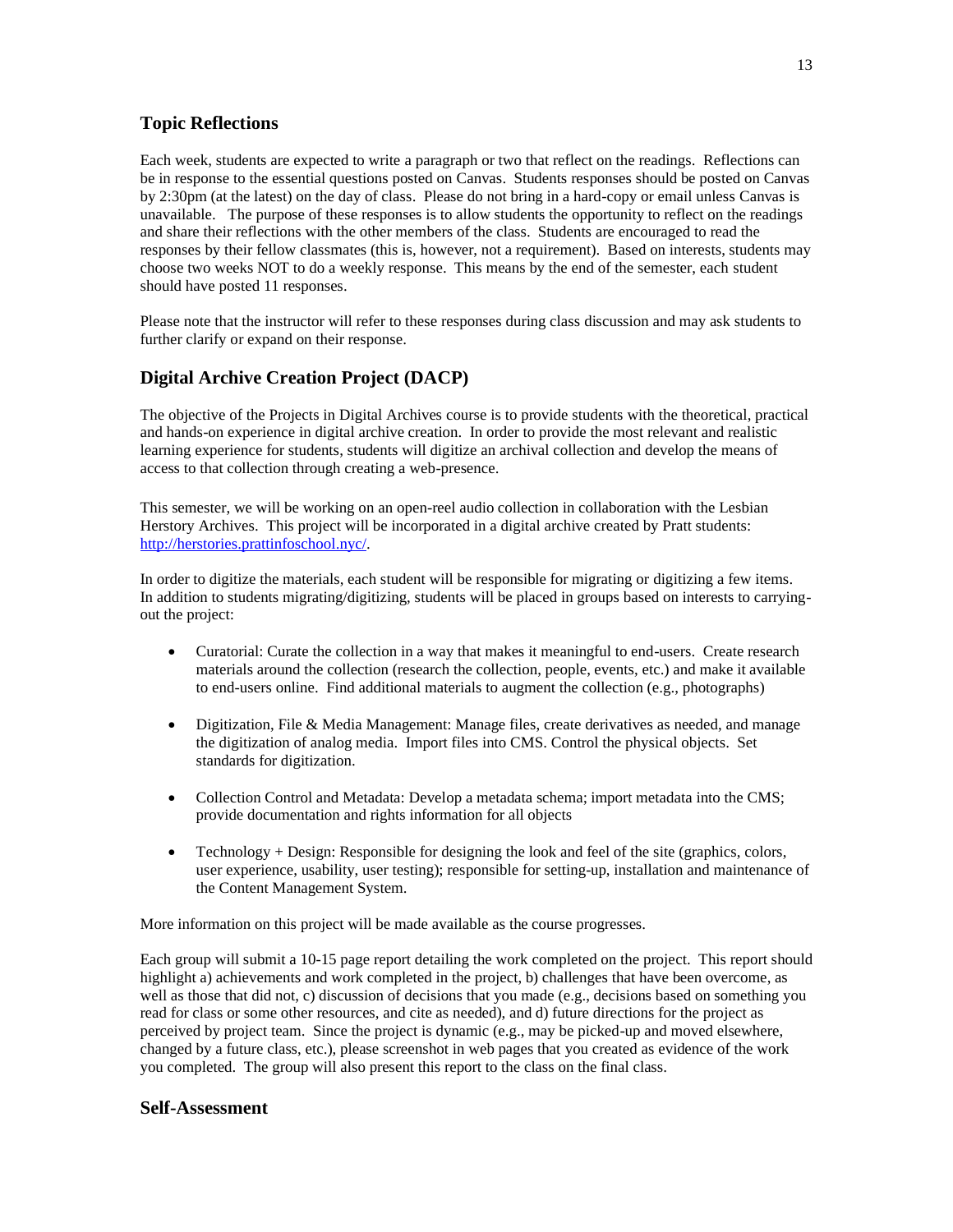In one page, reflect on your contribution to the DACP (LHA project). What role did you play? What were your specific contributions? How would you rate your performance, and how does it compare to your fellow group members? Please submit by the end of the final class electronically via Canvas.

## **Pratt's grading scale:**

| Superior work:           | $A$ 4.0 (96-100) $A$ - 3.7 (90-95) |                |
|--------------------------|------------------------------------|----------------|
| Very good work:          | $B+3.3(87-89)$ B 3.0 (83-86)       | $B-2.7(80-82)$ |
| Marginally satisfactory: | $C+2.3(77-79)$ $C 2.0(73-76)$      |                |
| Failed:                  | $F$ 0.0 (0-72)                     |                |

### **Portfolio**

Work completed for this course may be included in your portfolio. For more information on each program's portfolio requirements, please visit the program's respective webpage:

MS Library & Information Science: Portfolio - <http://bit.ly/prattmslisportfolio>

MS Information Experience Design: Portfolio - <http://bit.ly/prattmsixdportfolio>

MS Data Analytics and Visualization: Portfolio - <http://bit.ly/prattmsdavportfolio2>

MS Museums and Digital Culture: Portfolio - <http://bit.ly/prattmsmdcportfolio2>

Work completed in this class may satisfy one or more program-level learning objectives. Please speak with your instructor for assistance on how your group's work can be used in your portfolio/e-portfolio.

## **Pratt Institute-Wide Policies**

*This Course's Attendance Policy*

Students with extensive absences (three or more for any reason) may be required to drop the course or may receive a failing grade at the discretion of the instructor.

For more information on Pratt Institute's Attendance Policy, please visi[t http://bit.ly/prattattendance.](http://bit.ly/prattattendance)

#### *Academic Integrity Code*

Academic integrity at Pratt means using your own and original ideas in creating academic work. It also means that if you use the ideas or influence of others in your work, you must acknowledge them. For more information on Pratt's Academic Integrity Standards, please visi[t http://bit.ly/prattacademicintegrity.](http://bit.ly/prattacademicintegrity)

#### *Students with Disabilities and Accessibility*

Pratt Institute is committed to the full inclusion of all students. If you are a student with a disability and require accommodations, please contact the Learning/Access Center (L/AC) at [LAC@pratt.edu](mailto:LAC@pratt.edu) to schedule an appointment to discuss these accommodations. Students with disabilities who have already registered with the L/AC are encouraged to speak to the professor about accommodations they may need to produce an accessible learning environment.

Requests for accommodation should be made as far in advance as reasonably possible to allow sufficient time to make any necessary modifications to ensure the relevant classes, programs, or activities are readily accessible. The Learning/Access Center is available to Pratt students, confidentially, with additional